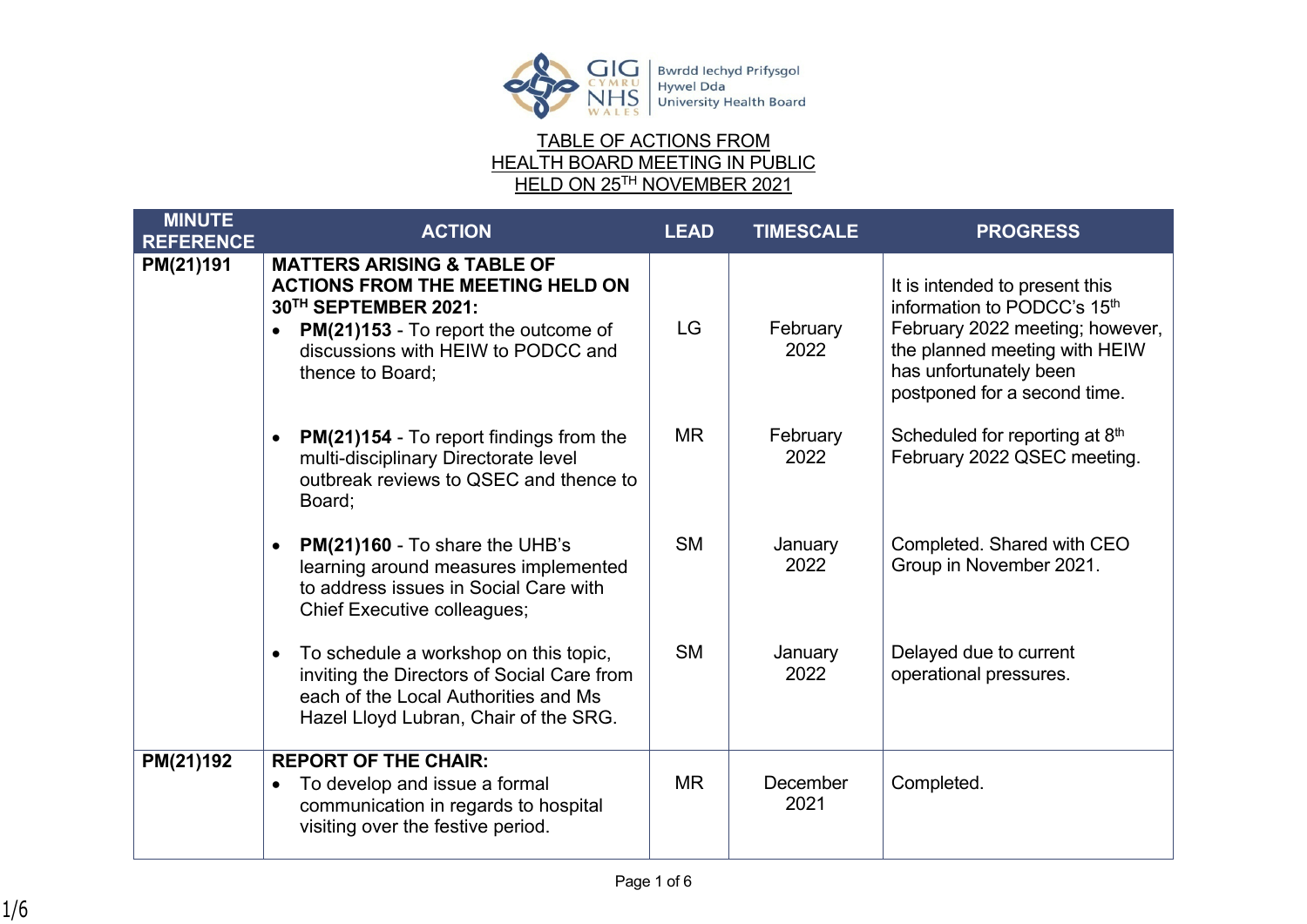| <b>MINUTE</b><br><b>REFERENCE</b> | <b>ACTION</b>                                                                                                                                                                                    | <b>LEAD</b> | <b>TIMESCALE</b> | <b>PROGRESS</b>                                                                                                                                                                                                                                                                                                                                                                                                                                                                                                                                                                                                                                                                                                                                                                                                                                  |
|-----------------------------------|--------------------------------------------------------------------------------------------------------------------------------------------------------------------------------------------------|-------------|------------------|--------------------------------------------------------------------------------------------------------------------------------------------------------------------------------------------------------------------------------------------------------------------------------------------------------------------------------------------------------------------------------------------------------------------------------------------------------------------------------------------------------------------------------------------------------------------------------------------------------------------------------------------------------------------------------------------------------------------------------------------------------------------------------------------------------------------------------------------------|
| PM(21)193                         | <b>REPORT OF THE CHIEF EXECUTIVE:</b><br>For SDODC to monitor the issue of<br>$\bullet$<br>Stroke service redesign and inform the<br>Board of developments.                                      | LD          | February<br>2022 | Forward planned for 24 <sup>th</sup><br>February 2022 SDODC meeting.                                                                                                                                                                                                                                                                                                                                                                                                                                                                                                                                                                                                                                                                                                                                                                             |
| PM(21)196                         | <b>BOARD ASSURANCE FRAMEWORK:</b><br>To discuss with the vaccination team<br>$\bullet$<br>potential opportunities to take forward<br>'Making Every Contact Count'<br>Implementation in the MVCs. | <b>AS</b>   | December<br>2021 | Whilst the specific Making Every<br><b>Contact Count (MECC)</b><br>intervention methodology is not<br>possible at the MVCs, due to<br>throughput, reduction in the post-<br>vaccination waiting period, limited<br>space due to social distancing<br>and therefore time available for<br>delivery, the UHB is utilising<br>opportunities such as banners<br>and posters to share health and<br>wellbeing information at the sites.<br>The UHB continues to progress<br>the pilot to test for atrial fibrillation<br>at one of the MVCs. Additionally,<br>the local Public Health team,<br>where possible, has started to<br>engage with people who call into<br>the command centre with queries<br>around COVID-19 or vaccinations<br>to offer wider health discussions<br>using MECC approaches,<br>although capacity to do this is<br>limited. |
| PM(21)197                         | <b>IMPROVING PATIENT EXPERIENCE</b><br><b>REPORT:</b><br>To include feedback from Mental Health<br>& Learning Disabilities (MHLD) services<br>in the next report;                                | <b>MR</b>   | January<br>2022  | Scheduled to be included in<br>January 2022 report.                                                                                                                                                                                                                                                                                                                                                                                                                                                                                                                                                                                                                                                                                                                                                                                              |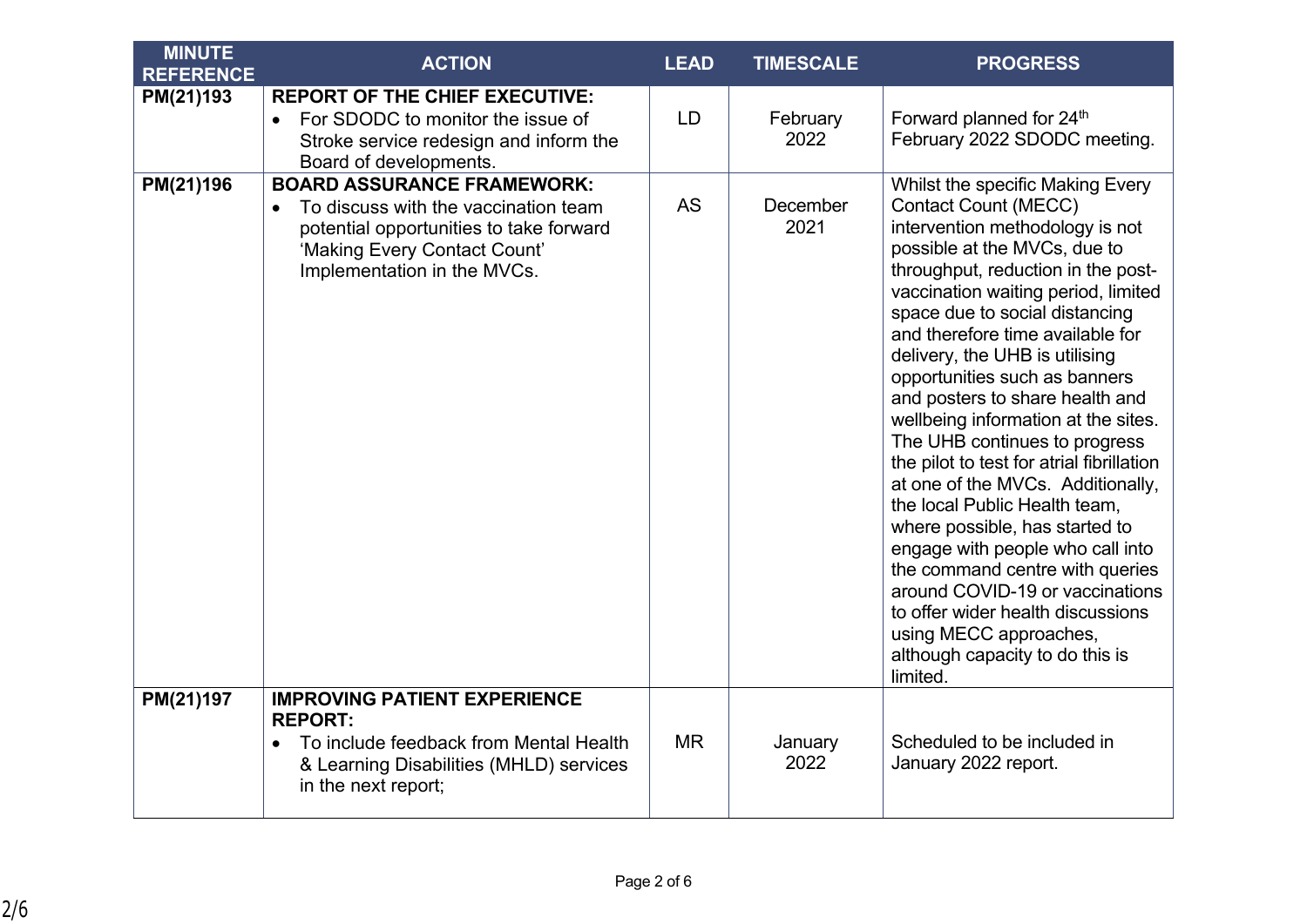| <b>MINUTE</b><br><b>REFERENCE</b> | <b>ACTION</b>                                                                                                                                                                                                                                                                                                                              | <b>LEAD</b> | <b>TIMESCALE</b> | <b>PROGRESS</b>                                                                                                                                                                                                                                        |
|-----------------------------------|--------------------------------------------------------------------------------------------------------------------------------------------------------------------------------------------------------------------------------------------------------------------------------------------------------------------------------------------|-------------|------------------|--------------------------------------------------------------------------------------------------------------------------------------------------------------------------------------------------------------------------------------------------------|
|                                   | To include additional information in<br>$\bullet$<br>respect of Primary and Community Care<br>patient feedback;                                                                                                                                                                                                                            | <b>MR</b>   | January<br>2022  | Scheduled to be included in<br>January 2022 report.                                                                                                                                                                                                    |
|                                   | To explore potential links/collaboration<br>$\bullet$<br>between the Arts in Health Coordinators<br>and University Art Departments;                                                                                                                                                                                                        | <b>MR</b>   | January<br>2022  | In the process of being explored;<br>update will be provided to the<br>March 2022 Board as part of the<br>Patient Experience Report.                                                                                                                   |
|                                   | To ensure that the situation regarding<br>$\bullet$<br>Cilgerran Ward is monitored; via reports<br>to the Executive Team and QSEC.                                                                                                                                                                                                         | AC/MR       | January<br>2022  | <b>Executive Team are routinely</b><br>briefed in respect of progress<br>being made with the GGH<br>Cilgerran Ward remedial actions<br>A further update on the progress<br>of the improvement plan has<br>been scheduled for a future<br>QSEC meeting. |
| PM(21)200                         | <b>BUILDING A HEALTHIER FUTURE AFTER</b><br><b>COVID-19 - PUBLIC ENGAGEMENT</b><br><b>EXERCISE:</b><br>To ensure a focus on engagement with<br>$\bullet$<br>traditionally 'hard to reach' groups,<br>including children, young people and<br>their carers at the TSG in early 2022,<br>and to present a report to the Board<br>thereafter; | LD/SM       | January<br>2022  | Delayed due to current pressures.<br>Awaiting feedback from relevant<br>TSG members on revised<br>timescales for the TSG<br>discussion.                                                                                                                |
|                                   | To provide additional detail regarding<br>$\bullet$<br>composition of the public panels.                                                                                                                                                                                                                                                   | LD          | January<br>2022  | It is intended that a proposal be<br>presented to the Executive Team<br>in late January 2022.                                                                                                                                                          |
| PM(21)201                         | <b>HDdUHB DIRECTOR OF PUBLIC HEALTH</b><br><b>ANNUAL REPORT 2020/21:</b><br>To consider scheduling, with partners, a<br>$\bullet$                                                                                                                                                                                                          | RJ/         | January          | The response to the pandemic,<br>and emergence of Omicron, is<br>having an ongoing impact on the                                                                                                                                                       |
|                                   | 'summit' on the topic of health<br>inequalities in spring 2022.                                                                                                                                                                                                                                                                            | <b>JMcC</b> | 2022             | capacity of the Public Health<br>team, as well as partner                                                                                                                                                                                              |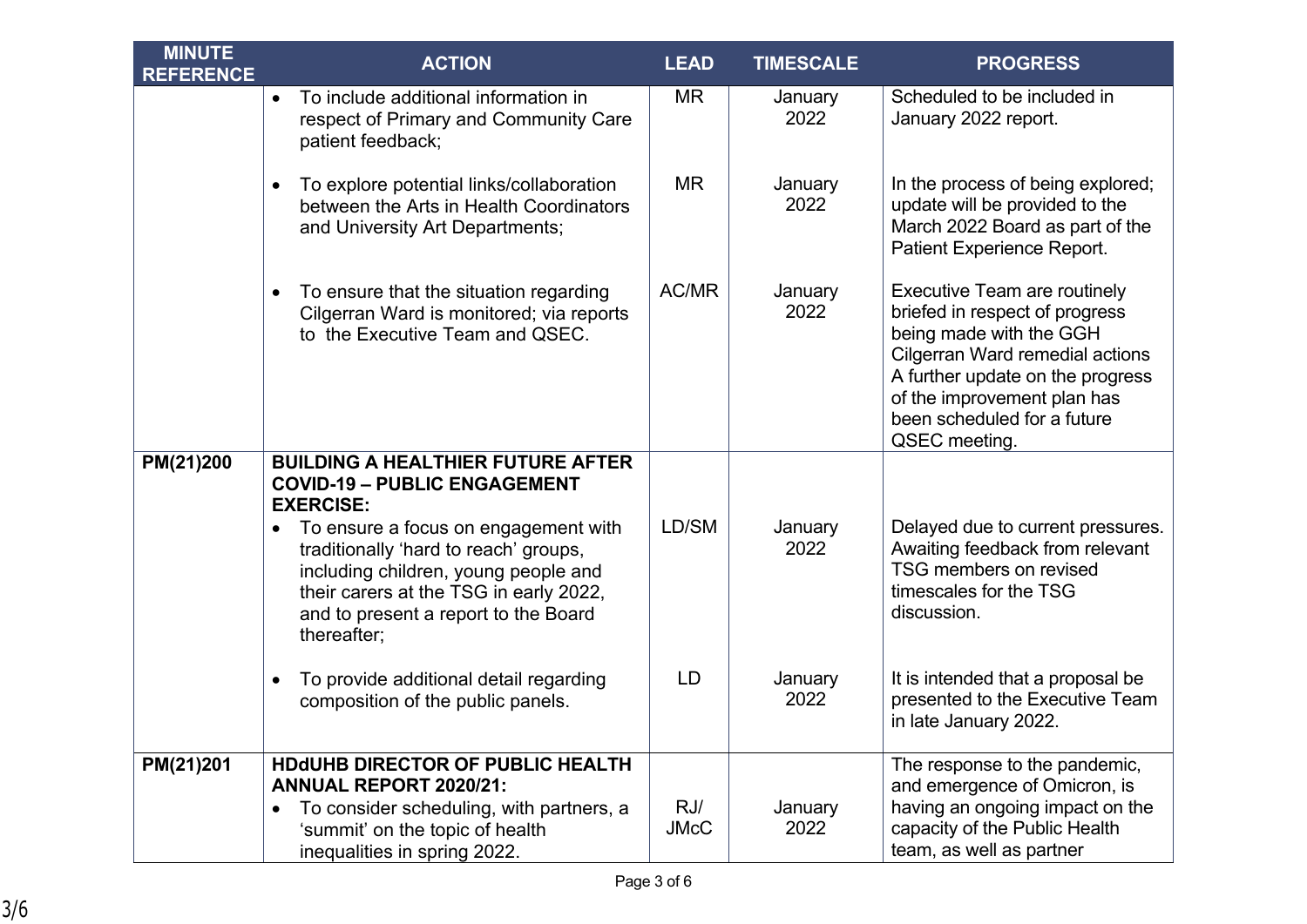| <b>MINUTE</b><br><b>REFERENCE</b> | <b>ACTION</b>                                                                                                                                                                                                                                                           | <b>LEAD</b> | <b>TIMESCALE</b> | <b>PROGRESS</b>                                                                                                                                                                                                                                                            |
|-----------------------------------|-------------------------------------------------------------------------------------------------------------------------------------------------------------------------------------------------------------------------------------------------------------------------|-------------|------------------|----------------------------------------------------------------------------------------------------------------------------------------------------------------------------------------------------------------------------------------------------------------------------|
|                                   |                                                                                                                                                                                                                                                                         |             |                  | organisations who would be key<br>to wider discussions on health<br>inequalities. Work will continue to<br>take forward Planning Objective<br>4K later in the year.                                                                                                        |
| PM(21)202                         | <b>OPERATIONAL UPDATE AND PROGRESS</b><br><b>REPORT ON THE HEALTH BOARD'S</b><br><b>ANNUAL PLAN FOR 2020/21:</b><br>To share with Members information<br>$\bullet$                                                                                                      | <b>SM</b>   | November         | Completed. Email sent to                                                                                                                                                                                                                                                   |
|                                   | prepared for the upcoming Welsh<br>Government Joint Executive Group (JET)<br>meeting;                                                                                                                                                                                   |             | 2021             | Independent Board Members on<br>26th November 2021.                                                                                                                                                                                                                        |
|                                   | To include information on waiting lists in<br>$\bullet$<br>MHLD in Board reports going forward.                                                                                                                                                                         | <b>SM</b>   | January<br>2022  | In progress. IPAR and BAF to be<br>revised as part of IMTP<br>development and will take<br>account of this addition.                                                                                                                                                       |
| PM(21)207                         | <b>INTEGRATED PERFORMANCE</b><br><b>ASSURANCE REPORT - MONTH 7</b><br>2021/22:<br>To respond separately regarding<br>timescales for rectifying the issue of<br>accommodation in regards to provision of<br>neurodevelopment assessments and<br>psychological therapies; | <b>AC</b>   | December<br>2021 | The programme for completion of<br>the work in Bro Cerwyn (2nd final<br>stage for replacing the roof) is<br>due to be completed by the 4th<br>February. Work will include<br>extensive new flooring,<br>decoration, ceiling replacement<br>and upgrade to heating systems. |
|                                   |                                                                                                                                                                                                                                                                         |             |                  | Over and above Bro Cerwyn, the<br>Property Team attend and<br>provide support at the MH&LD<br><b>Accommodation Strategy Group</b><br>meetings More recently, this has<br>included support to scope<br>accommodation options for the<br>Ceredigion locality.                |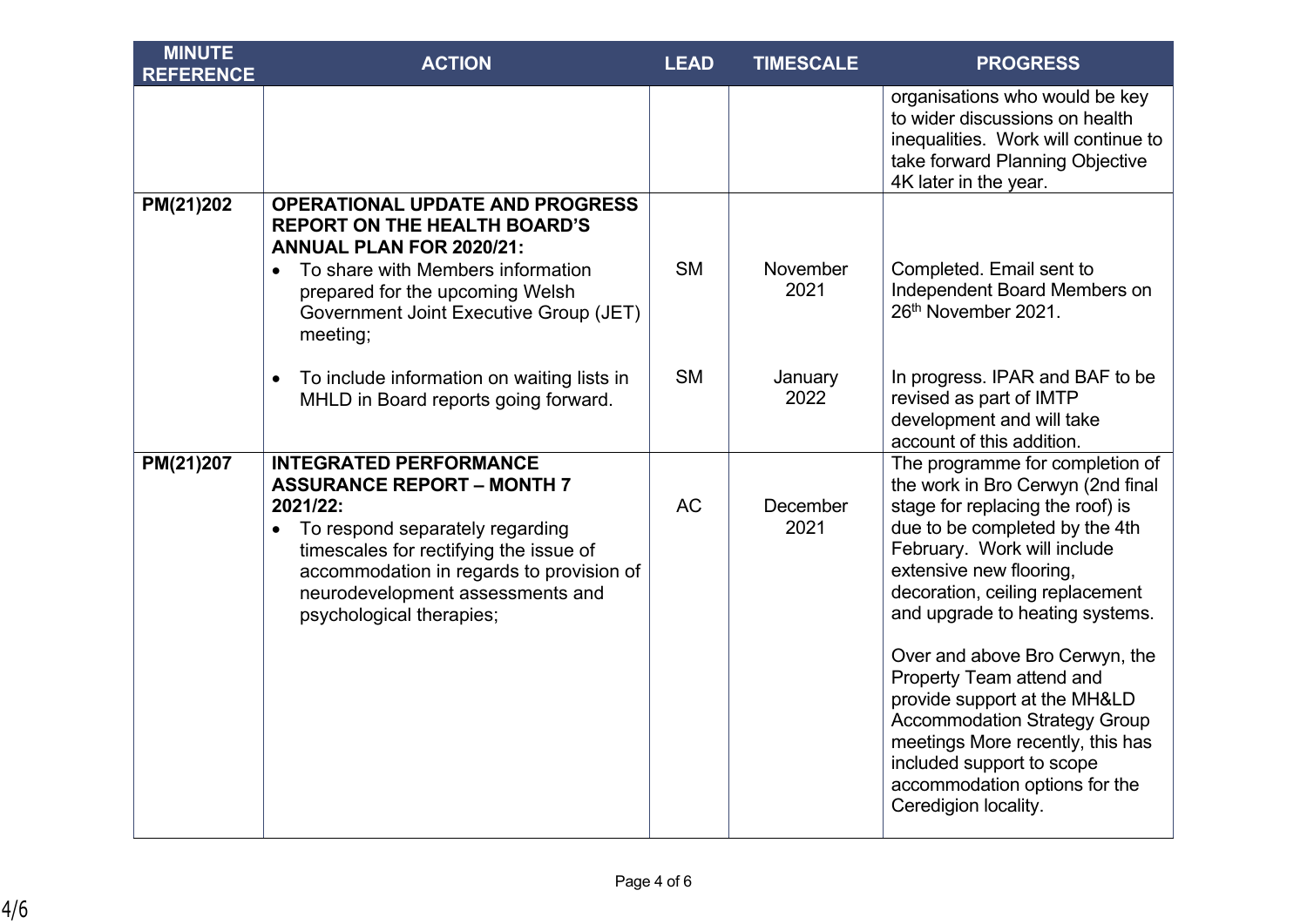| <b>MINUTE</b><br><b>REFERENCE</b> | <b>ACTION</b>                                                                                                                                                                                                                                      | <b>LEAD</b> | <b>TIMESCALE</b> | <b>PROGRESS</b>                                                                                                                                                                                                                                                                                                                                                                                                                                  |
|-----------------------------------|----------------------------------------------------------------------------------------------------------------------------------------------------------------------------------------------------------------------------------------------------|-------------|------------------|--------------------------------------------------------------------------------------------------------------------------------------------------------------------------------------------------------------------------------------------------------------------------------------------------------------------------------------------------------------------------------------------------------------------------------------------------|
|                                   | To scrutinise the issue of Follow-up<br>$\bullet$<br>appointments and initiatives to improve<br>performance at QSEC, to ensure<br>development at pace.                                                                                             | AC/MR       | April<br>2022    | Update scheduled for 12 <sup>th</sup> April<br>2022 QSEC meeting.                                                                                                                                                                                                                                                                                                                                                                                |
| PM(21)209                         | <b>GOVERNANCE ARRANGEMENTS TO</b><br><b>MANAGE ALLOCATION OF RECOVERY</b><br><b>FUNDING:</b><br>To share the intended schedule of<br>metrics and Key Performance Indicators<br>(KPIs) around third party contracts.                                | <b>AC</b>   | January<br>2022  | Completed.                                                                                                                                                                                                                                                                                                                                                                                                                                       |
| PM(21)211                         | <b>MODULAR SOLUTION - PROCUREMENT</b><br><b>OUTCOME AND DECISION:</b><br>To explore as a potential option for<br>Endoscopy provision space vacated in<br>PPH, and to discuss this at Executive<br>Team in the first instance.                      | <b>AC</b>   | January<br>2022  | In light of the current operational<br>pressures, further discussions on<br>progressing the UHB recovery<br>plan have been paused. There is<br>a planned Regional discussion in<br>January 2022, to consider the<br>specific and opportunities for<br>Endoscopy recovery. An update<br>on the use of any space created<br>following completion of the<br>modular solution will be provided<br>to Executive Team before the end<br>of March 2022. |
| PM(21)214                         | <b>REPORT OF THE STRATEGIC</b><br><b>DEVELOPMENT &amp; OPERATIONAL</b><br><b>DELIVERY COMMITTEE:</b><br>To share outside the meeting details of<br>$\bullet$<br>the additional £200k costs relating to the<br>Women & Children's Phase II project; | <b>AC</b>   | December<br>2021 | The weblink below provides a<br>copy of the Women & Children's<br>Phase II project update,<br>discussed at SDODC on 26th<br>October 2021:<br>https://hduhb.nhs.wales/about-<br>us/governance-<br>arrangements/board-<br>committees/strategic-<br>development-and-operational-<br>delivery-committee-<br>sdodc/strategic-development-                                                                                                             |